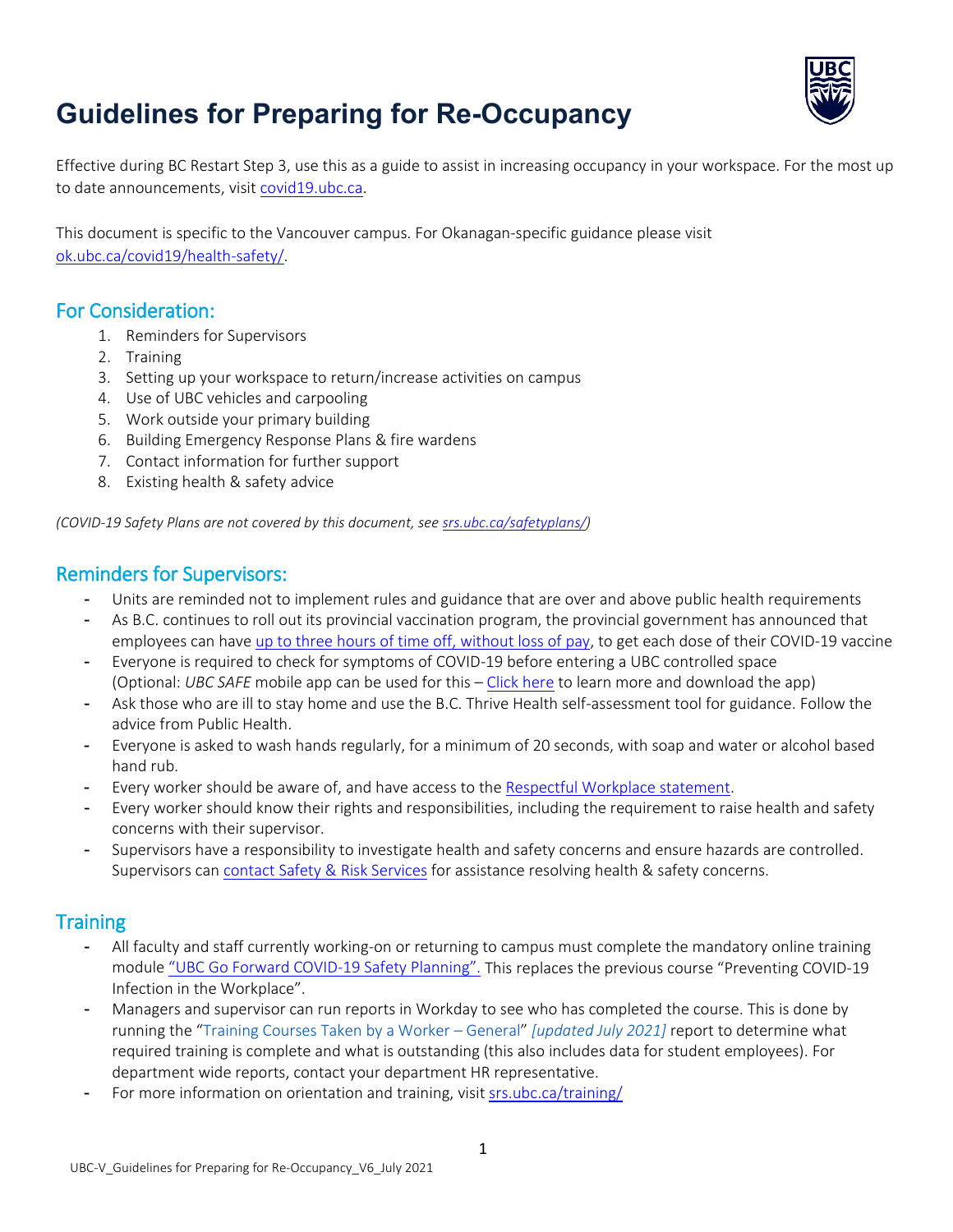

# The Space

Some reminders for reopening:

Entrances

- Most buildings on campus are currently locked. Check everybody knows to carry their UBC card and has access.
- At the street level entrance there needs to be:
	- o Signage that communicates campus expectations, when available these will be posted here: [srs.ubc.ca/signage.](https://srs.ubc.ca/signage)
	- o Hand sanitizer see appendix A for more information on who supplies hand sanitizer.

#### Common areas

- Washrooms can be fully reopened, and should have signage for proper handwashing techniques.
- Elevators can return to typical occupancy.
- Water coolers, fountains and spigots can be used. Warning: a health hazard may exist if they have been unused for a considerable amount of time. Request servicing from UBC Facilities or relevant service-providers to ensure filters and equipment have been maintained and consumption point has been flushed prior to use.
- Lounges and casual seating can be made available.
- Digital signage that communicates the recommendations for non-medical masks will be posted [here](https://srs.ubc.ca/covid-19/digital-and-print-signage/) when available.

#### Break rooms

- Kitchens can be operational.
- If they have been closed, contact the relevant parties to reinstate regular cleaning.

#### Meeting Areas

Meeting rooms can be used at typical occupancy. Consider choosing meeting rooms with videoconferencing capability to assist participation for those who are still working remotely or need to stay home if unwell.

#### Work Areas

- Work areas can be used at typical occupancy.
- Practice good workplace [ergonomics.](https://hr.ubc.ca/health-and-wellbeing/ergonomics) This may mean setting up your work station again, or reviewing best practices to prevent musculoskeletal injuries.
- Consider that colleagues may still be invited to videoconferencing calls, and may need some understanding from colleagues or a quiet place to take these meetings. Consider using a head-set for videoconferencing calls in openplan spaces.
- If additional sanitation supplies are available for staff & faculty, communicate where these items can be found, and how they can be safely used. See advice on supplementary cleaning by visiting the [UBC Campus Rules and](https://srs.ubc.ca/ubc-campus-rules-guidance-documents/)  [Guidance Documents](https://srs.ubc.ca/ubc-campus-rules-guidance-documents/) section of the SRS website.

*Note: remember the [scents in the workplace policy,](https://srs.ubc.ca/health-safety/occupational-hygiene/scents-in-the-workplace/) and try to get products without fragrances or perfumes, or communicate with others when products with strong smells are about to be used.* 

#### Use of Physical Barriers

- If not already in place, new barriers do not need to be purchased or installed.
- See FAQs[: srs.ubc.ca/safetyplansFAQ/](https://srs.ubc.ca/safetyplansFAQ).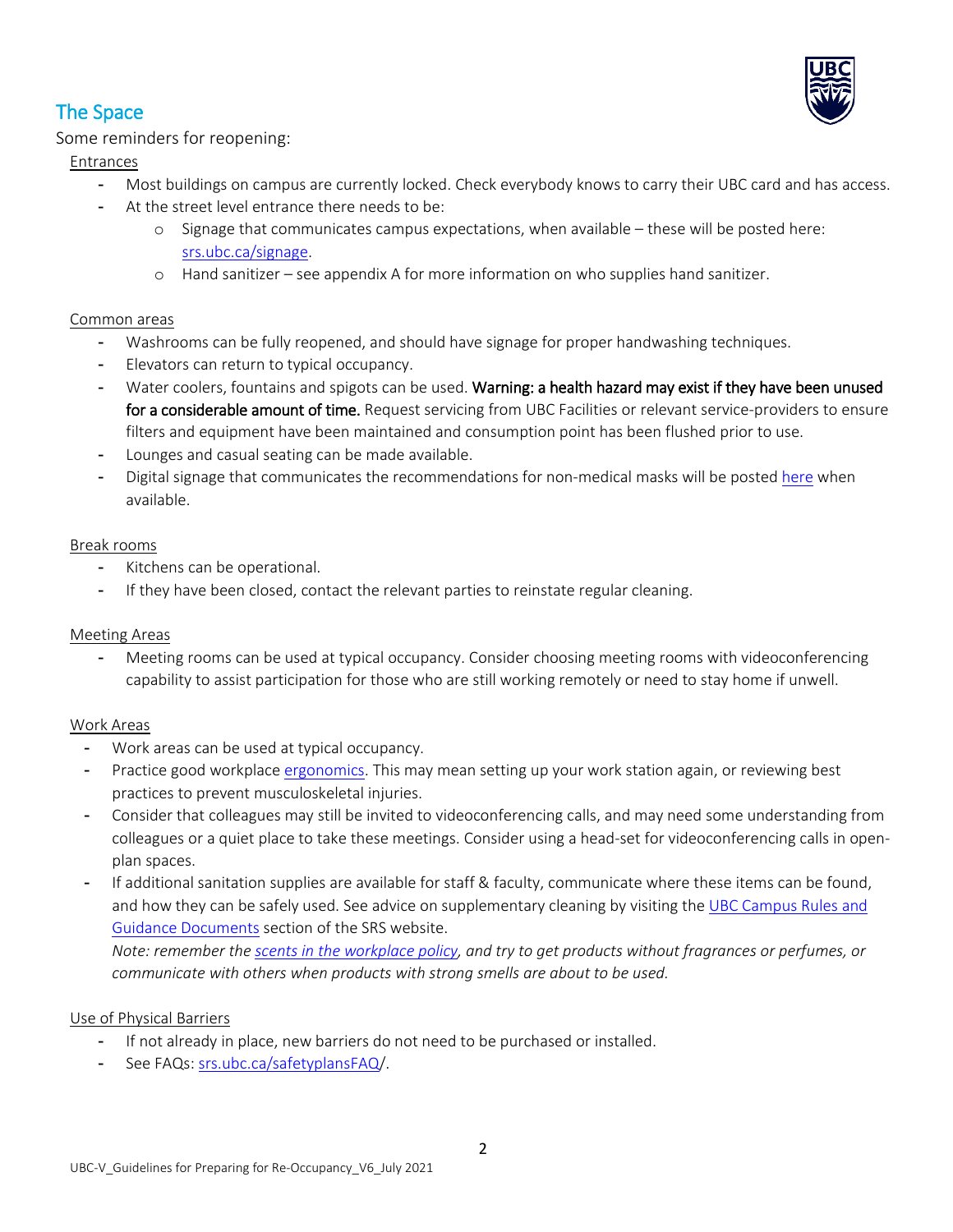

# Use of Vehicles and Carpooling

- Restrictions no longer apply to the number of people who can travel together in a UBC Vehicle.
- While not a UBC work task, it is a good idea to notify your supervisor if you carpool. Follow public health advice for safe carpooling: [http://www.bccdc.ca/health-info/diseases-conditions/covid-19/common-questions.](http://www.bccdc.ca/health-info/diseases-conditions/covid-19/common-questions)

# Work Outside of your Primary Building

- At a minimum, everyone should be following the [Campus Rules & Expectations.](https://srs.ubc.ca/campusrules) This site will be kept up to date with expectations around wearing non-medical masks.
- Follow the applicable [UBC safety plan](https://srs.ubc.ca/safetyplans/) for the space you need to work in.

# Building Emergency Response Plans & Fire Wardens

- All UBC buildings should have their own Building Emergency Response Plan (BERP) to help ensure the safety of building occupants through emergency evacuation and fire prevention.
- Faculty and staff returning to campus should re-familiarize themselves with their BERP.
- If the people who used to be fire wardens are still working remotely, consider [training new fire wardens.](https://wpl.ubc.ca/browse/srs/epc/courses/wpl-srs-fwtc)

# Further Support

Questions, concerns and insights? Contact your SRS Representative or [ready.ubc.@ubc.ca](mailto:ready.ubc.@ubc.ca)

- Find your **Facility Manager**
- [Facilities COVID-19 Information](https://facilities.ubc.ca/covid-19/about-your-building/)
- [Health & Wellbeing](https://wellbeing.ubc.ca/)
- [Human Resources: Working during COVID-19](https://hr.ubc.ca/working-ubc/working-during-covid-19)

# Existing Health & Safety Advice

- Learn more about [Health & Safety Programs.](https://srs.ubc.ca/health-safety/safety-programs/)
- Identifying and Controlling workplace hazards see [Risk Assessments & Safe Work Procedures](https://srs.ubc.ca/health-safety/safety-programs/risk-assessment-safe-work-procedure/)
- Escalating Health & Safety Issues and Approvals: see the typical reporting structure unde[r UBC's Health and](https://universitycounsel-2015.sites.olt.ubc.ca/files/2019/08/HealthSafety-Accountability-at-UBC-Dec-4-2018.pdf)  [Safety Policy \(SC1\)](https://universitycounsel-2015.sites.olt.ubc.ca/files/2019/08/HealthSafety-Accountability-at-UBC-Dec-4-2018.pdf)
- [Joint Occupation Health & Safety Committees and Local Safety Teams](http://safetycommittees.ubc.ca/)
- [Working Alone & Personal Safety](https://srs.ubc.ca/health-safety/safety-programs/personal-safety/)
- [Research Safety](https://srs.ubc.ca/health-safety/research-safety/)
- [Field Work Safety](https://srs.ubc.ca/health-safety/safety-programs/field-work-safety/)